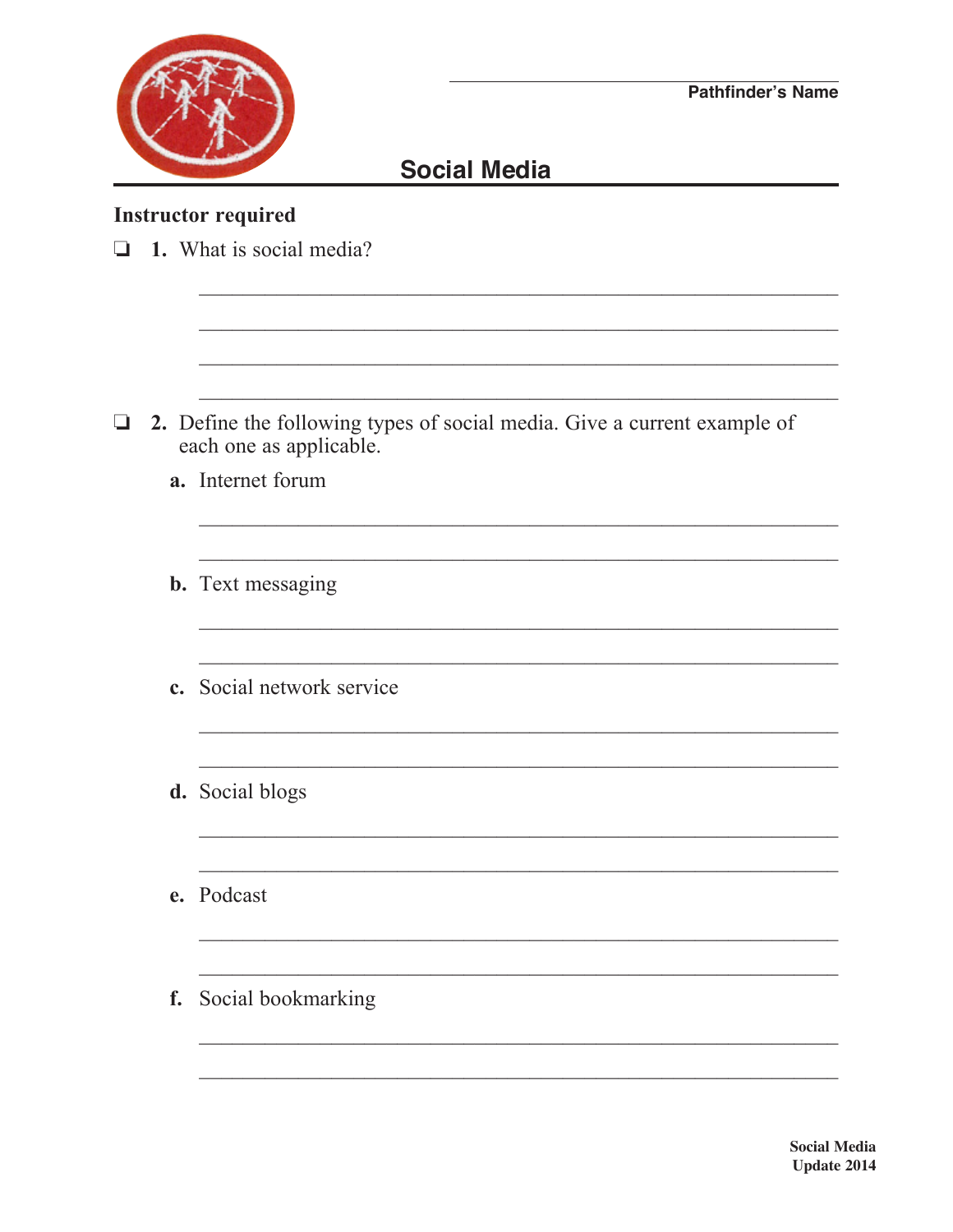|  | $\Box$ 3. What are some distinct advantages of using social media? In your |
|--|----------------------------------------------------------------------------|
|  | evaluation, include the advantages of social media within the context of:  |

 $\frac{1}{2}$  ,  $\frac{1}{2}$  ,  $\frac{1}{2}$  ,  $\frac{1}{2}$  ,  $\frac{1}{2}$  ,  $\frac{1}{2}$  ,  $\frac{1}{2}$  ,  $\frac{1}{2}$  ,  $\frac{1}{2}$  ,  $\frac{1}{2}$  ,  $\frac{1}{2}$  ,  $\frac{1}{2}$  ,  $\frac{1}{2}$  ,  $\frac{1}{2}$  ,  $\frac{1}{2}$  ,  $\frac{1}{2}$  ,  $\frac{1}{2}$  ,  $\frac{1}{2}$  ,  $\frac{1$ 

|  |  | a. Personal relationships |
|--|--|---------------------------|
|--|--|---------------------------|

|                                                                                                                                                                                                                         |                | <b>b.</b> International family and/or friends         |
|-------------------------------------------------------------------------------------------------------------------------------------------------------------------------------------------------------------------------|----------------|-------------------------------------------------------|
|                                                                                                                                                                                                                         |                |                                                       |
|                                                                                                                                                                                                                         | $\mathbf{c}$ . | Prayer requests                                       |
|                                                                                                                                                                                                                         |                |                                                       |
|                                                                                                                                                                                                                         |                | <b>d.</b> Journaling important events                 |
|                                                                                                                                                                                                                         |                |                                                       |
|                                                                                                                                                                                                                         | e.             | Evangelism / witnessing / spiritual development       |
|                                                                                                                                                                                                                         |                |                                                       |
| 4. What are the disadvantages, dangers and pitfalls of using social media?<br>Include in your discussion how each of the following or their equivalent<br>creates challenges for a Christian person using social media. |                |                                                       |
|                                                                                                                                                                                                                         |                | a. Bullying                                           |
|                                                                                                                                                                                                                         |                | <b>b.</b> Data collection by unknown third parties    |
|                                                                                                                                                                                                                         | $\mathbf{c}$ . | Targeted marketing / advertising                      |
|                                                                                                                                                                                                                         |                | d. Gaming                                             |
|                                                                                                                                                                                                                         | $\mathbf{e}$ . | Addiction                                             |
|                                                                                                                                                                                                                         | f.             | Publicity of information once posted online           |
|                                                                                                                                                                                                                         | g.             | Posting information that may affect future employment |
|                                                                                                                                                                                                                         |                | Date completed                                        |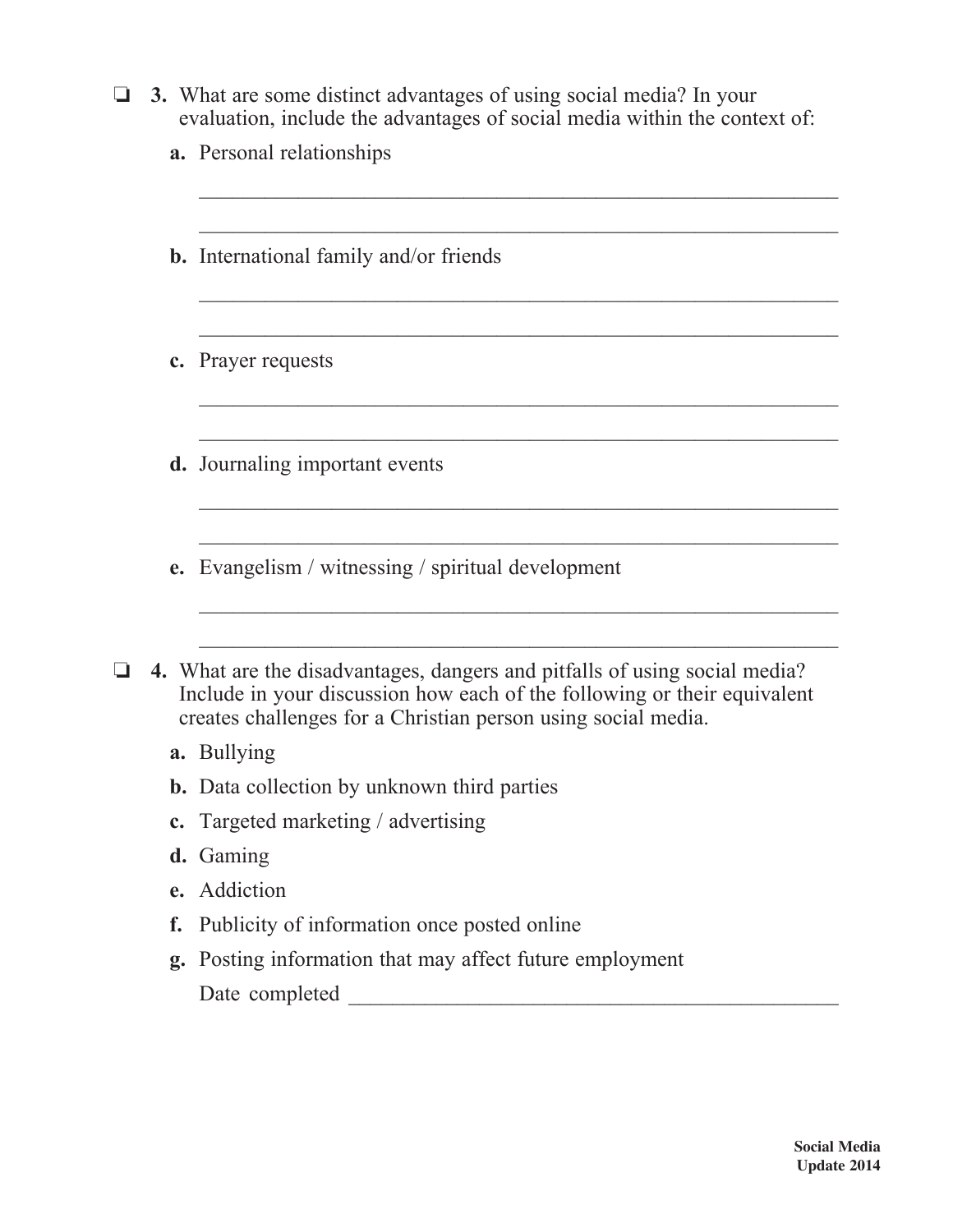- $\Box$  5. Discuss with a group the importance of maintaining your integrity when posting information about yourself as well as responding to posted information about others. Include the following topics as a part of your discussion:
	- Ethics
	- Personal safety
	- Parental accountability

Date completed  $\Box$ 

- o **6.** Discuss with a group how social media can be used to engage the following different types of learners:
	- Visual
	- Auditory
	- Read/Write
	- Kinesthetic

Date completed \_\_\_\_\_\_\_\_\_\_\_\_\_\_\_\_\_\_\_\_\_\_\_\_\_\_\_\_\_\_\_\_\_\_\_\_\_\_\_\_\_\_\_\_\_

o **7.** Discuss what each of the following passages say about communications (social media). How can we use that guidance in our communications when visiting social networking sites?

 $\mathcal{L}_\text{max} = \frac{1}{2} \sum_{i=1}^{n} \frac{1}{2} \sum_{i=1}^{n} \frac{1}{2} \sum_{i=1}^{n} \frac{1}{2} \sum_{i=1}^{n} \frac{1}{2} \sum_{i=1}^{n} \frac{1}{2} \sum_{i=1}^{n} \frac{1}{2} \sum_{i=1}^{n} \frac{1}{2} \sum_{i=1}^{n} \frac{1}{2} \sum_{i=1}^{n} \frac{1}{2} \sum_{i=1}^{n} \frac{1}{2} \sum_{i=1}^{n} \frac{1}{2} \sum_{i=1}^{n} \frac{1$ 

 $\mathcal{L}_\text{max} = \frac{1}{2} \sum_{i=1}^{n} \frac{1}{2} \sum_{i=1}^{n} \frac{1}{2} \sum_{i=1}^{n} \frac{1}{2} \sum_{i=1}^{n} \frac{1}{2} \sum_{i=1}^{n} \frac{1}{2} \sum_{i=1}^{n} \frac{1}{2} \sum_{i=1}^{n} \frac{1}{2} \sum_{i=1}^{n} \frac{1}{2} \sum_{i=1}^{n} \frac{1}{2} \sum_{i=1}^{n} \frac{1}{2} \sum_{i=1}^{n} \frac{1}{2} \sum_{i=1}^{n} \frac{1$ 

 $\mathcal{L}_\text{max} = \frac{1}{2} \sum_{i=1}^{n} \frac{1}{2} \sum_{i=1}^{n} \frac{1}{2} \sum_{i=1}^{n} \frac{1}{2} \sum_{i=1}^{n} \frac{1}{2} \sum_{i=1}^{n} \frac{1}{2} \sum_{i=1}^{n} \frac{1}{2} \sum_{i=1}^{n} \frac{1}{2} \sum_{i=1}^{n} \frac{1}{2} \sum_{i=1}^{n} \frac{1}{2} \sum_{i=1}^{n} \frac{1}{2} \sum_{i=1}^{n} \frac{1}{2} \sum_{i=1}^{n} \frac{1$ 

 $\frac{1}{2}$  ,  $\frac{1}{2}$  ,  $\frac{1}{2}$  ,  $\frac{1}{2}$  ,  $\frac{1}{2}$  ,  $\frac{1}{2}$  ,  $\frac{1}{2}$  ,  $\frac{1}{2}$  ,  $\frac{1}{2}$  ,  $\frac{1}{2}$  ,  $\frac{1}{2}$  ,  $\frac{1}{2}$  ,  $\frac{1}{2}$  ,  $\frac{1}{2}$  ,  $\frac{1}{2}$  ,  $\frac{1}{2}$  ,  $\frac{1}{2}$  ,  $\frac{1}{2}$  ,  $\frac{1$ 

 $\mathcal{L}_\text{max} = \frac{1}{2} \sum_{i=1}^{n} \frac{1}{2} \sum_{i=1}^{n} \frac{1}{2} \sum_{i=1}^{n} \frac{1}{2} \sum_{i=1}^{n} \frac{1}{2} \sum_{i=1}^{n} \frac{1}{2} \sum_{i=1}^{n} \frac{1}{2} \sum_{i=1}^{n} \frac{1}{2} \sum_{i=1}^{n} \frac{1}{2} \sum_{i=1}^{n} \frac{1}{2} \sum_{i=1}^{n} \frac{1}{2} \sum_{i=1}^{n} \frac{1}{2} \sum_{i=1}^{n} \frac{1$ 

 $\mathcal{L}_\text{max} = \frac{1}{2} \sum_{i=1}^{n} \frac{1}{2} \sum_{i=1}^{n} \frac{1}{2} \sum_{i=1}^{n} \frac{1}{2} \sum_{i=1}^{n} \frac{1}{2} \sum_{i=1}^{n} \frac{1}{2} \sum_{i=1}^{n} \frac{1}{2} \sum_{i=1}^{n} \frac{1}{2} \sum_{i=1}^{n} \frac{1}{2} \sum_{i=1}^{n} \frac{1}{2} \sum_{i=1}^{n} \frac{1}{2} \sum_{i=1}^{n} \frac{1}{2} \sum_{i=1}^{n} \frac{1$ 

 $\frac{1}{2}$  ,  $\frac{1}{2}$  ,  $\frac{1}{2}$  ,  $\frac{1}{2}$  ,  $\frac{1}{2}$  ,  $\frac{1}{2}$  ,  $\frac{1}{2}$  ,  $\frac{1}{2}$  ,  $\frac{1}{2}$  ,  $\frac{1}{2}$  ,  $\frac{1}{2}$  ,  $\frac{1}{2}$  ,  $\frac{1}{2}$  ,  $\frac{1}{2}$  ,  $\frac{1}{2}$  ,  $\frac{1}{2}$  ,  $\frac{1}{2}$  ,  $\frac{1}{2}$  ,  $\frac{1$ 

 $\mathcal{L}_\text{max} = \frac{1}{2} \sum_{i=1}^{n} \frac{1}{2} \sum_{i=1}^{n} \frac{1}{2} \sum_{i=1}^{n} \frac{1}{2} \sum_{i=1}^{n} \frac{1}{2} \sum_{i=1}^{n} \frac{1}{2} \sum_{i=1}^{n} \frac{1}{2} \sum_{i=1}^{n} \frac{1}{2} \sum_{i=1}^{n} \frac{1}{2} \sum_{i=1}^{n} \frac{1}{2} \sum_{i=1}^{n} \frac{1}{2} \sum_{i=1}^{n} \frac{1}{2} \sum_{i=1}^{n} \frac{1$ 

- **a.** Matthew 24:14
- **b.** Matthew 28:19
- **c.** Ephesians 4:29
- **d.** Proverbs 15:28